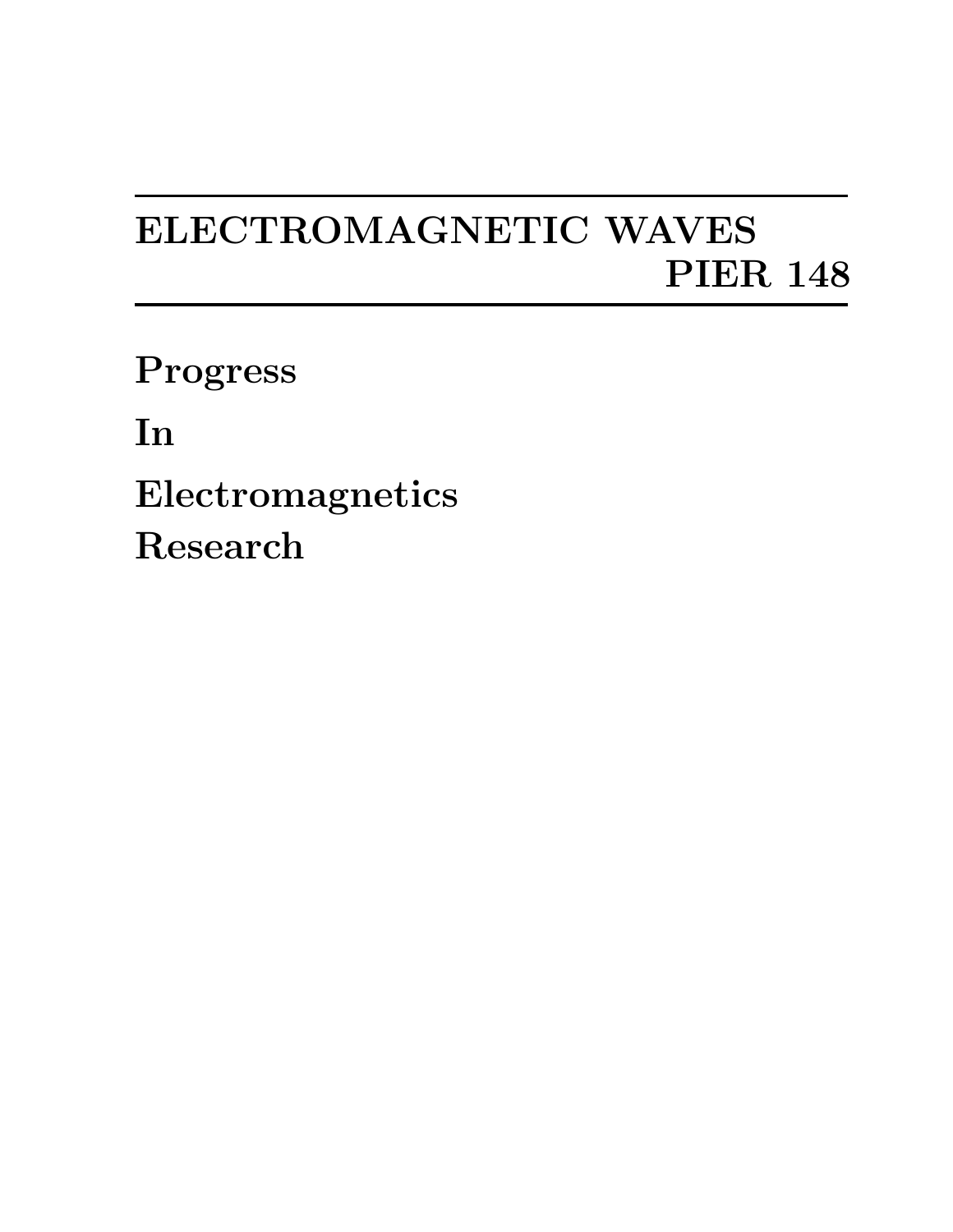°c 2014 EMW Publishing. All rights reserved.

No part of this publication may be reproduced. Request for permission should be addressed to the Publisher.

All inquiries regarding copyrighted material from this publication, manuscript submission instructions, and subscription orders and price information should be directed to: EMW Publishing, P. O. Box 425517, Kendall Square, Cambridge, Massachusetts 02142, USA.

ISSN 1070-4698 E-ISSN 1559-8985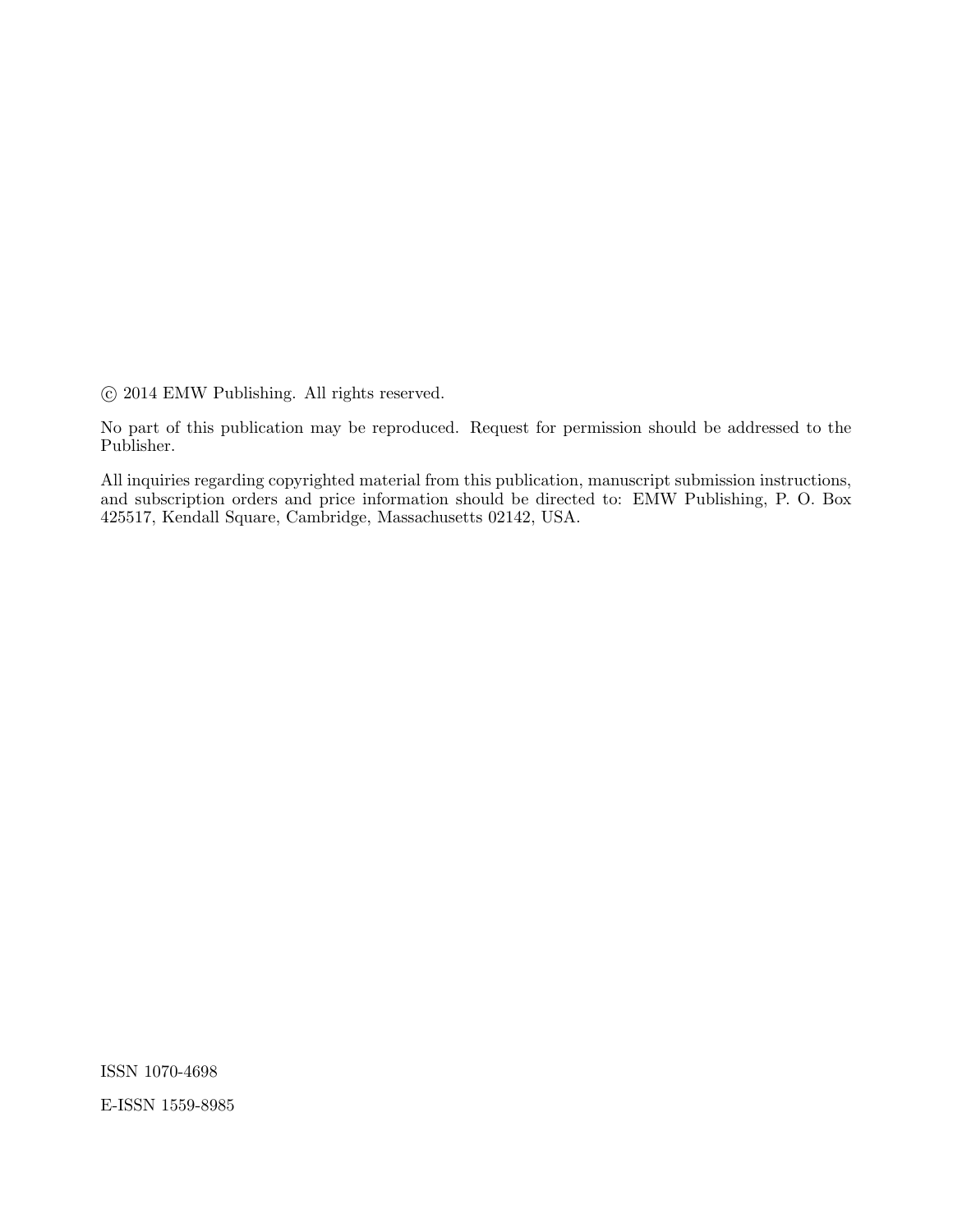## ELECTROMAGNETIC WAVES PIER 148

Progress In Electromagnetics Research

Chief Editors: Weng Cho Chew and Sailing He

EMW Publishing Cambridge, Massachusetts, USA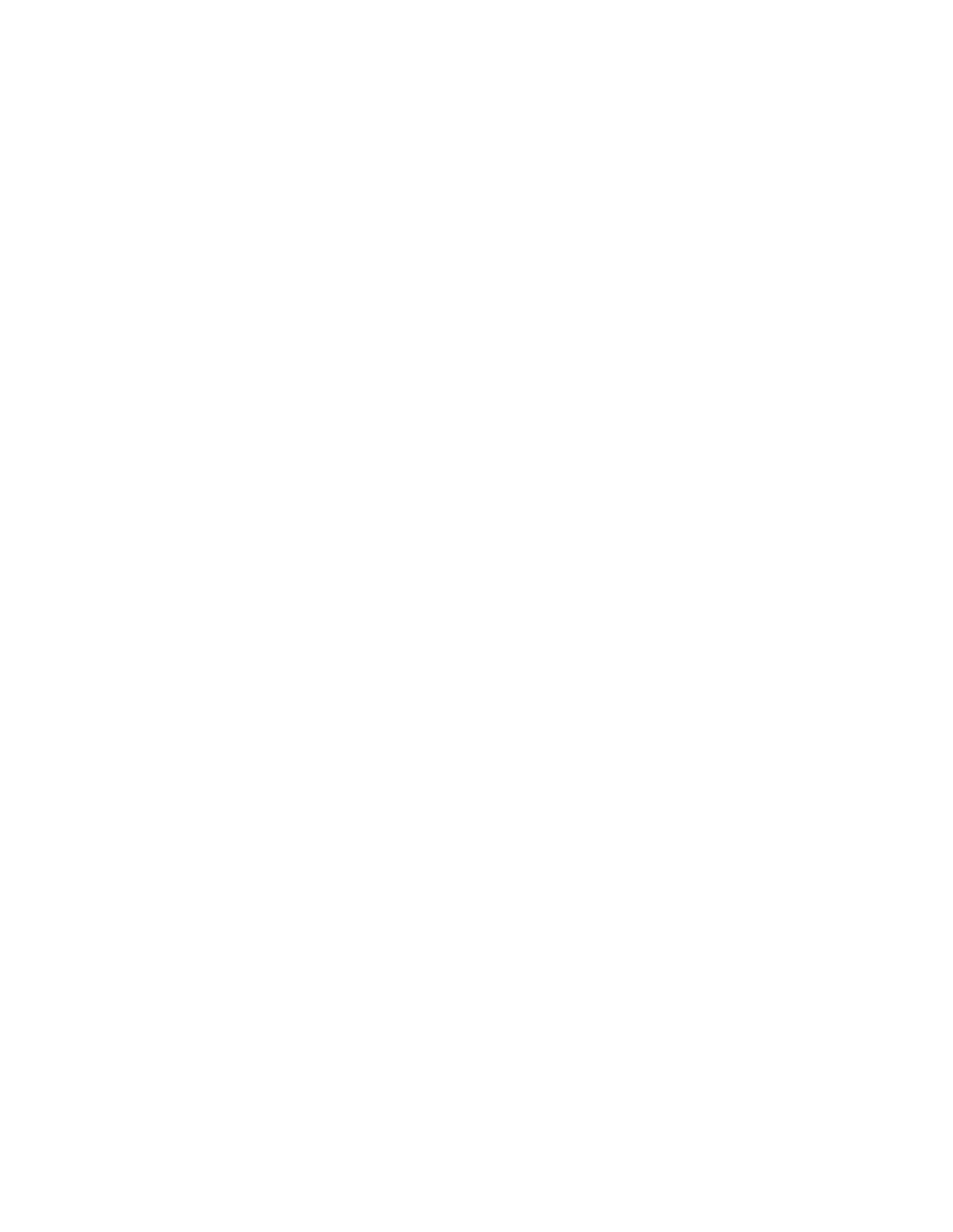## **CONTENTS**

| Analysis of Moving Human Micro-Doppler Signature in Forest Environments                                                                                                |
|------------------------------------------------------------------------------------------------------------------------------------------------------------------------|
| Jose M. Garcia-Rubia, Ozlem Kilic, Vinh Dang, Quang Nguyen, and Nghia Tran<br>-1                                                                                       |
| Antenna Pattern Retrieval from Reflection Coefficient Measurements with Reflective<br>Loads                                                                            |
| Zhou Du, Ville Viikari, Juha Ala-Laurinaho, Aleksi Tamminen, and Antti V. Räisänen<br>15                                                                               |
| Circular Polarized Patch Antenna Generating Orbital Angular Momentum<br>Mirko Barbuto, Fabrizio Trotta, Filiberto Bilotti, and Alessandro Toscano<br>23                |
| An Efficient Dual-Circularly Polarized Rectenna for RF Energy Harvesting in the<br>2.45 GHz ISM Band                                                                   |
| Walid Haboubi, Hakim Takhedmit, Jean-Daniel Lan Sun Luk, Salah-Eddine Adami<br>Bruno Allard, François Costa, Christian Vollaire, Odile Picon, and Laurent Cirio<br>-31 |
| Novel Short Tapered Leaky Wave Antennas with Complementary Split Ring Resonator<br>for Back Lobe Suppression                                                           |
| 41                                                                                                                                                                     |
| Snowfall Detectability of NASA's CloudSat: The First Cross-Investigation of Its<br>2C-Snow-Profile Product and National Multi-Sensor Mosaic QPE (NMQ) Snowfall Data    |
| Qing Cao, Yang Hong, Sheng Chen, Jonathan J. Gourley, Jian Zhang, and P. E. Kirstetter<br>55                                                                           |
| A Printed Vivaldi Antenna with Improved Radiation Patterns by Using Two Pairs of<br>Eye-Shaped Slots for UWB Applications                                              |
| Kun Ma, Zhi Qin Zhao, Jiang Niu Wu, Mubarak S. Ellis, and Zai Ping Nie<br>63                                                                                           |
| Hybrid Simulation of Maxwell-Schrödinger Equations for Multi-Physics Problems<br>Characterized by Anharmonic Electrostatic Potential                                   |
| 73                                                                                                                                                                     |
| Differential Forms and Electromagnetic Field Theory                                                                                                                    |
| 83                                                                                                                                                                     |
| Lattice Maxwell's Equations                                                                                                                                            |
| 113                                                                                                                                                                    |
| Robust Cylindrical Plasmonic Nano-Antennas for Light-Matter Interaction                                                                                                |
|                                                                                                                                                                        |
| Inhomogeneous Microwave Lens Based on Periodically Loaded Transmission Lines                                                                                           |
| Energy Transfer for Implantable Electronics in the Electromagnetic Midfield                                                                                            |
|                                                                                                                                                                        |